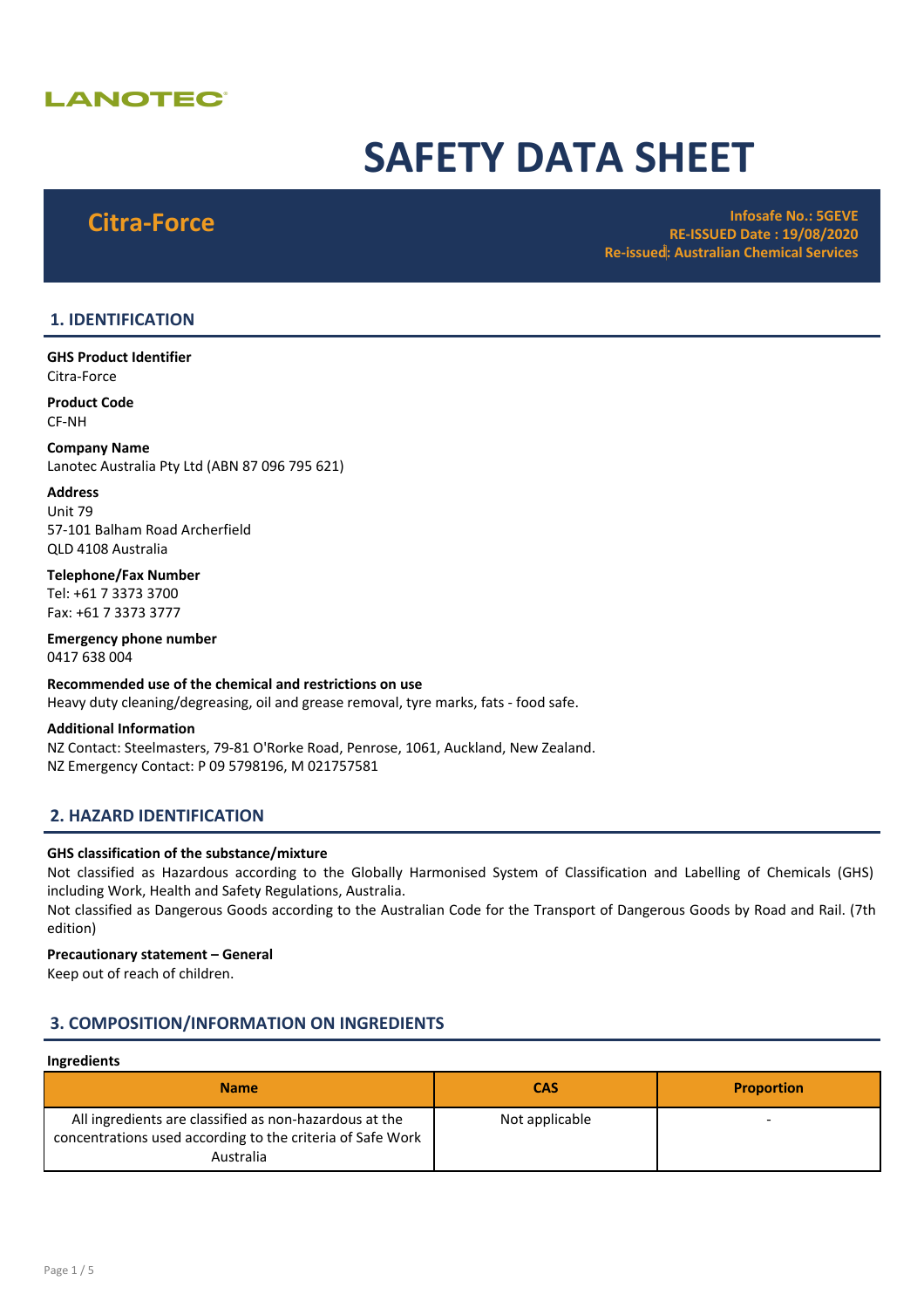# 4. FIRST-AID MEASURES

# Inhalation

If inhaled, remove affected person from contaminated area. Remove contaminated clothing and loosen remaining clothing. Allow patient to assume most comfortable position. Apply artificial respiration if not breathing. Seek medical attention.

# Ingestion

Do not induce vomiting. Wash out mouth thoroughly with water. If vomiting occurs, give further water to achieve effective dilution. Seek immediate medical attention.

### Skin

Wash skin with plenty of water. Ensure contaminated clothing is washed before re-use or discard. Seek medical attention if burning, irritation or redness develops.

### Eye contact

If in eyes, hold eyelids apart and flush the eyes continuously with running water. Remove contact lenses. Continue flushing until advised to stop by the Poisons Information Centre or a doctor, or for at least 15 minutes. Seek immediate medical attention.

# First Aid Facilities

Eyewash, safety shower and normal washroom facilities.

# Advice to Doctor

Treat symptomatically.

# Other Information

For advice in an emergency, contact a Poisons Information Centre (Phone Australia 131 126) or a doctor at once.

# 5. FIRE-FIGHTING MEASURES

# Fire Fighting Measures

When containers are exposed to extreme heat, keep them cool with water spray. Fire fighters to wear self contained breathing apparatus if risk of exposure to products of combustion or decomposition.

### Suitable Extinguishing Media

Use extinguishing media suitable to surrounding fires.

### Hazards from Combustion Products

Non combustible material however if involved in a fire will emit toxic fumes.

### Specific Hazards Arising From The Chemical

This product is non combustible.

# 6. ACCIDENTAL RELEASE MEASURES

### Spills & Disposal

Minor spills do not normally need any special clean up measures. In the event of a large spill, prevent spillage from entering watercourses. Wear appropriate protective equipment (as listed in Section 8 of this SDS) to prevent eye and skin contamination. Spilt material may result in a slip hazard and should be absorbed into dry, inert material to be collected in appropriately labelled containers for dispoasl by an approved agent according to local regulations.

Residual deposits will remain slippery, wash down with excess water. If required, neutralise with sodium metabisulphite or sodium thiosulphate. If contamination of drains or sewers occurs advise local emergency services.

## Clean-up Methods - Large Spillages

In the event of a large spill notify local environmental protection authority.

# 7. HANDLING AND STORAGE

# Precautions for Safe Handling

Avoid contact with incompatible materials (see section 10). When handling DO NOT eat, drink or smoke. Keep containers closed at all times. Avoid physical damage to containers. Always wash hands with water after handling.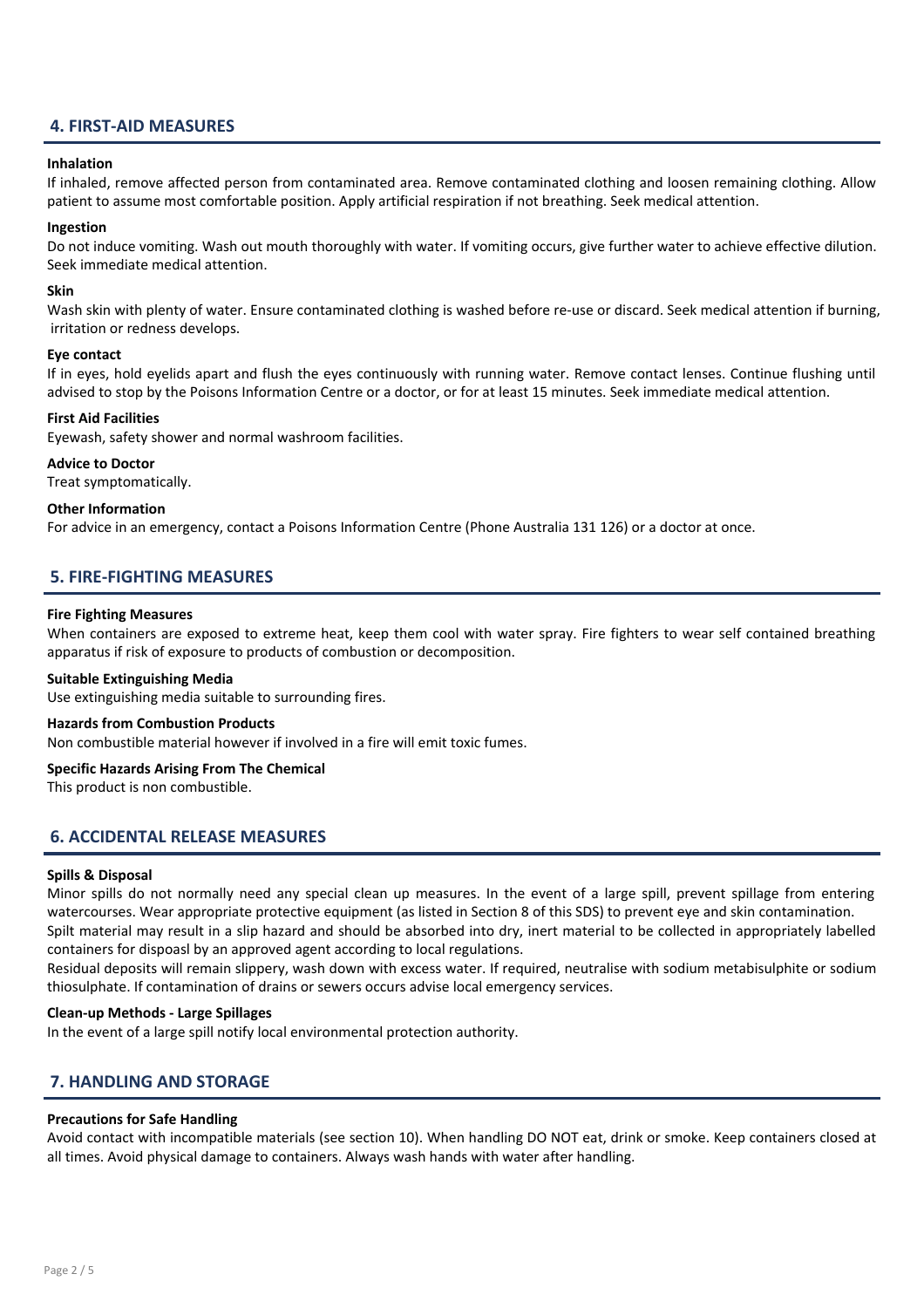# Conditions for safe storage, including any incompatibilities

Store in a cool, dry, well-ventilated area. Do not store in aluminium or light alloy containers. Keep containers closed when not in use, securely seal and protect against physical damage. Inspect regularly for deficiencies such as damage or leaks.

# 8. EXPOSURE CONTROLS/PERSONAL PROTECTION

# Occupational exposure limit values

National Occupational Exposure Limits, as published by Safe Work Australia: Time-weighted Average (TWA):None established for specific product.

Short Term Exposure Limit (STEL):None established for specific product.

# Appropriate Engineering Controls

Ensure ventillation is adequate to maintain air concentrations below exposure standards. Avoid generating mists of the product. Use in a well ventillated area.

# Respiratory Protection

Where concentrations in air may approach or exceed the limits described in the National Exposure Standards, it is recommended to use a half-face filter mask to protect from overexposure by inhalation. A type 'A' filter material is considered suitable for this product.

# Eye Protection

Generally not required to handle properly diluted solutions of the product. The use of safety glasses with side shield protection, goggles or face shield is recommended to handle in quantity, cleaning up spills, decanting etc.

# Hand Protection

Wear gloves. Materials suitable for detergent contact - Butyl rubber, natural latex, neoprene, PVC and nitrile.

### Body Protection

Overalls, work boots & elbow length gloves are recommended for handling the concentrated product in quantity, cleaning up spills, decanting etc.

# 9. PHYSICAL AND CHEMICAL PROPERTIES

Form Liquid

Appearance Clear, slightly coloured, non viscous liquid

**Odour** Mild

Freezing Point Approx 0°C

Boiling Point > 150°C

Solubility in Water Miscible

Specific Gravity 0.87 - 0.89 (25°C)

pH Not determined

Vapour Pressure Not available

Volatile Component ca. 5%

Flash Point > 100C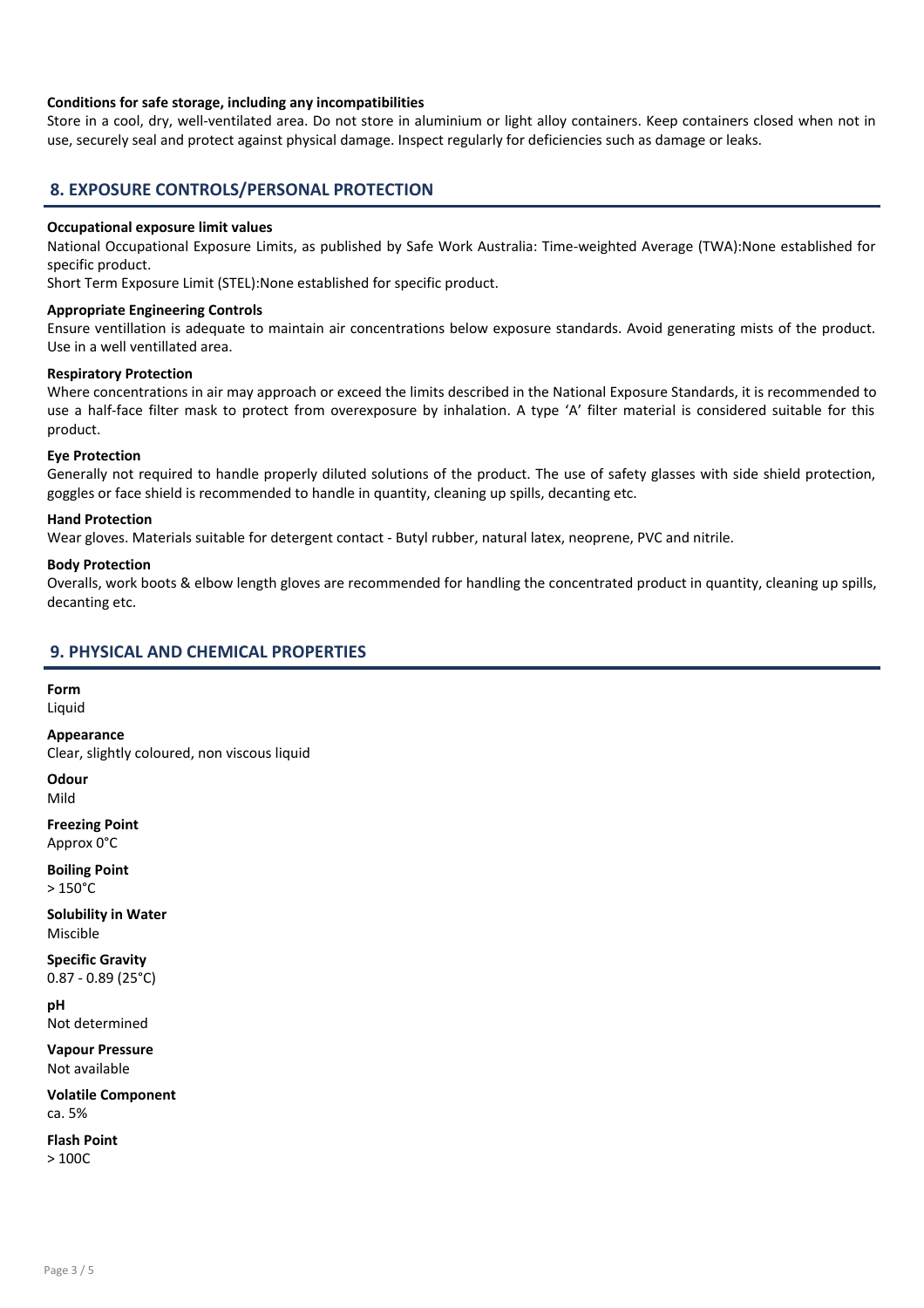# 10. STABILITY AND REACTIVITY

# Chemical Stability

Stable under normal conditions of storage and handling.

# Conditions to Avoid

Elevated temperatures and sources of ignition.

# Incompatible materials

Incompatible with oxidising agents.

### Hazardous Decomposition Products

Product can decompose on combustion to form oxides of carbon and nitrogen and other possibly toxic gases and vapours.

# 11. TOXICOLOGICAL INFORMATION

#### Toxicology Information

No adverse health effects expected if the product is used in accordance with this Safety Data Sheet and product label.

#### Ingestion

Ingestion of large amounts may irritate the gastic tract causing nausea and vomiting.

#### Inhalation

Inhalation of mists and aerosols may cause mucous membrane and respiratory irritation.

#### Skin

Possible irritant. Skin contact may cause redness, itching & irritation. Prolonged contact may cause irritation and drying of the skin.

#### Eye

Possible eye irritant. Eye contact may cause stinging, blurring, tearing and pain.

#### Skin Sensitisation

Not expected to be a skin sensitiser.

# 12. ECOLOGICAL INFORMATION

# **Ecotoxicity**

Expected to be harmful to aquatic species. Do not discharge large quantities to drains, sewers or waterways.

### Persistence and degradability

Information is not available for this specific product.

#### **Mobility**

Expected to be mobile.

# Environmental Protection

Prevent large amounts from entering waterways, drains and sewers.

# 13. DISPOSAL CONSIDERATIONS

### Disposal considerations

Dispose of waste according to applicable local and national regulations. Do not allow into drains or watercourses or dispose of where ground or surface waters may be affected. Wastes including emptied containers are controlled wastes and should be disposed of in accordance with all applicable local and national regulations.

# 14. TRANSPORT INFORMATION

### Transport Information

Not regulated for transport of Dangerous Goods: ADG7, UN, IATA, IMDG.

Not classified as a Dangerous Good according to the Australian Code for the Transport of Dangerous Goods by Road and Rail or NZS 5433:1999 Transport of Dangerous Goods on Land.